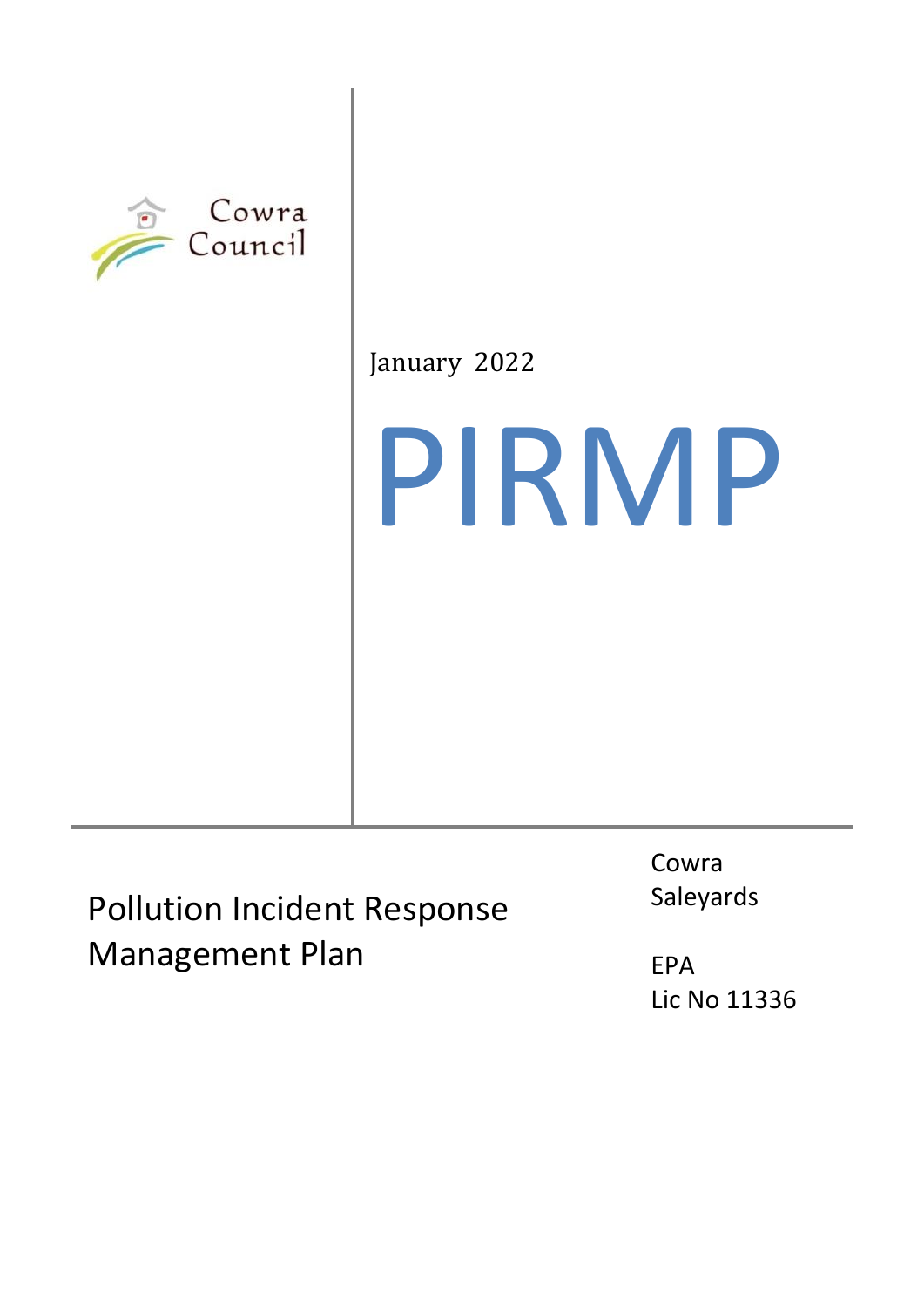# **Table of contents**

| 1 <sub>1</sub>   |  |
|------------------|--|
|                  |  |
|                  |  |
| 2.               |  |
|                  |  |
|                  |  |
|                  |  |
|                  |  |
| 3.               |  |
|                  |  |
| $\overline{4}$ . |  |
|                  |  |
|                  |  |

## **Table index**

## **Figure index**

## **Appendices**

Appendix A - Maps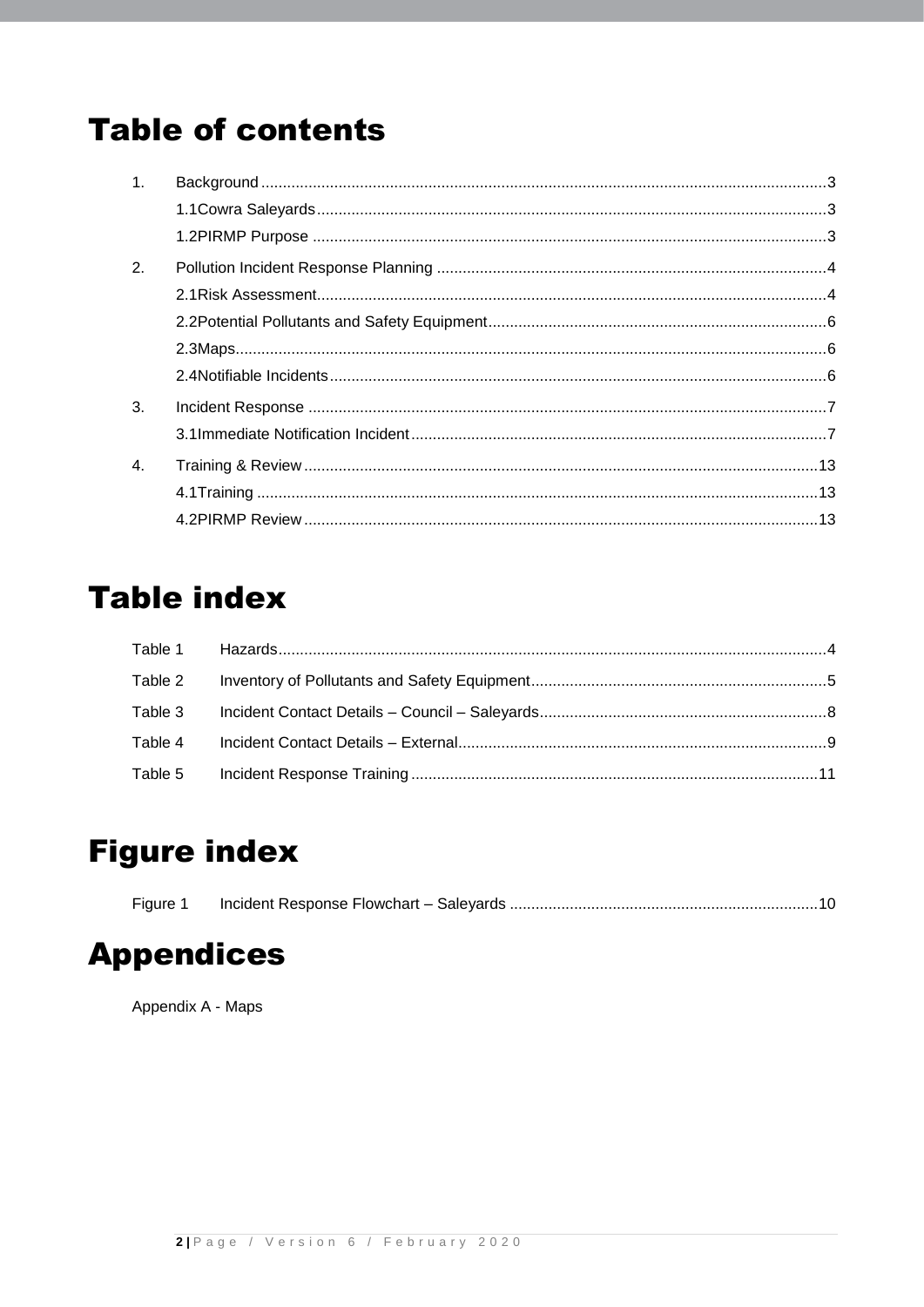# 1. Background

#### 1.1 Cowra Saleyards

Cowra Saleyards is located on the Young Road and operates as a livestock selling centre. There are two sales per week, with a cattle sale held every Monday and a sheep sale every Friday.

#### 1.2 PIRMP Purpose

The licensed properties operate under the following Environment Protection Licences (EPL):

EPL 11336 Cowra Saleyards.

These EPLs are issued under Section 55 of the *Protection of the Environment Operations Act 1997* by the NSW Office of Environment and Heritage (OEH). The EPLs contain requirements to report pollution incidents as outlined in condition R2:

*Note: The licensee or its employees must notify the EPA of incidents causing or threatening material harm to the environment immediately after the person becomes aware of the incident in accordance with the requirements of Part 5.7 of the Act.*

- *R2.1 Notifications must be made by telephoning the Environment Line service on 131 555.*
- *R2.2 The licensee must provide written details of the notification to the EPA within seven days of the date on which the incident occurred.*

The introduction of the *Protection of the Environment Legislation Amendment Act 2011* (POELA Act) in February 2012 requires that holders of EPLs maintain a Pollution Incident Response Management Plan (PIRMP).

The PIRMP is held by the Technical Services section and Infrastructure and Operations section and is applicable to the Council saleyard operations. Council maintain a separate PIRMP for landfill operations.

# 2. Pollution Incident Response Planning

#### 2.1 Risk Assessment

The main hazards which were identified for the licensed facilities are detailed in Table 1 along with control measures to minimise the occurrence and consequences (people and environment) of the identified risks.

| Location  | <b>Hazard</b>                                 | <b>Control Measure/s</b>             | Consequence                     | Likelihood<br>of material<br>harm | <b>Escalating</b><br><b>Factors</b>                                                                                                  |
|-----------|-----------------------------------------------|--------------------------------------|---------------------------------|-----------------------------------|--------------------------------------------------------------------------------------------------------------------------------------|
| Saleyards | Fuel spill<br>to land<br>(truck fuel<br>tank) | Designated traffic<br>control/routes | Localised soil<br>contamination | Low                               | Increased traffic<br>flow through<br>saleyards.<br>Poor vehicle<br>maintenance.<br><b>Failure to follow</b><br>designated<br>routes. |

#### Table 1 Hazards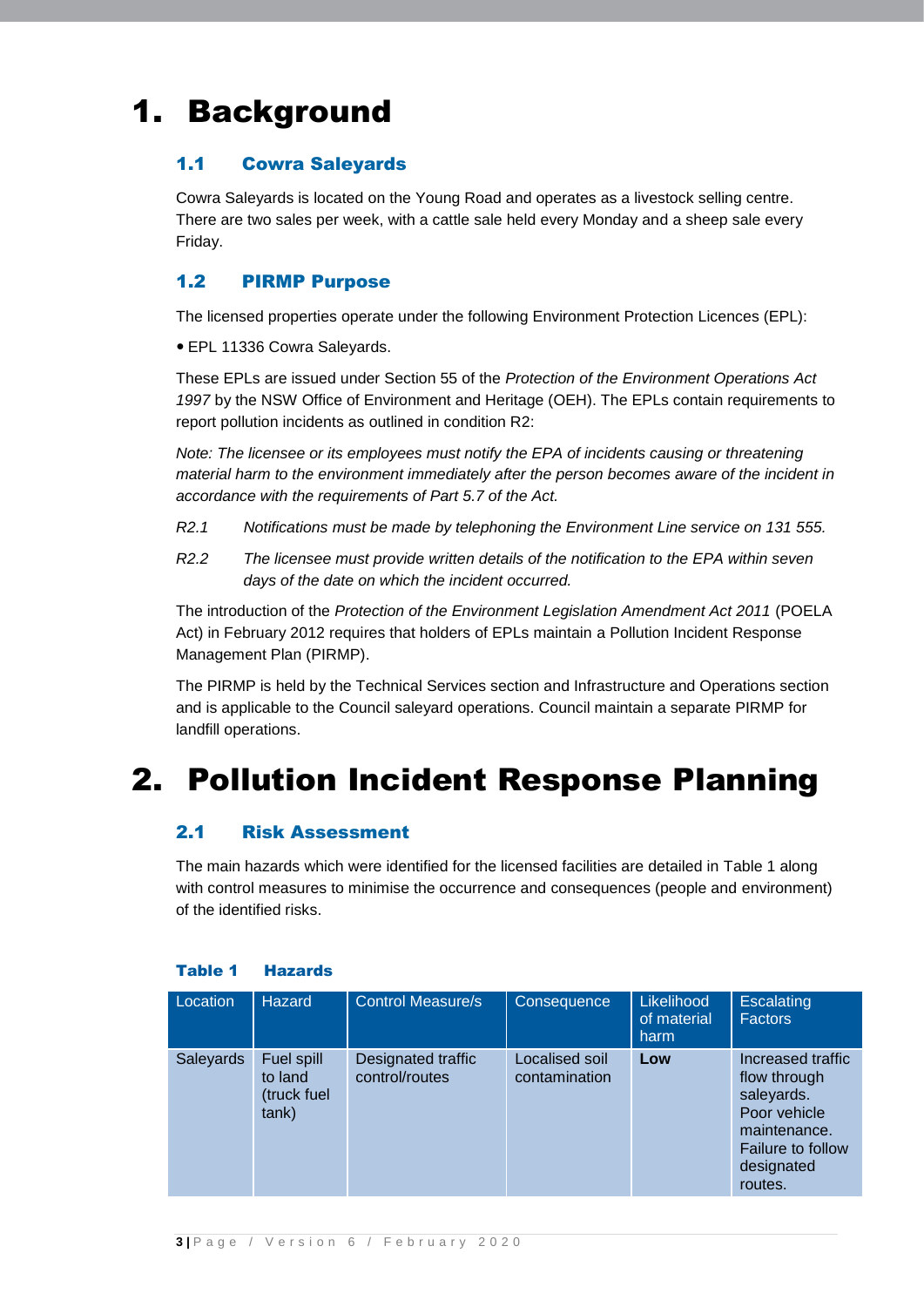| Location | <b>Hazard</b>                      | <b>Control Measure/s</b>                                                                                                               | Consequence                                               | Likelihood<br>of material<br>harm | <b>Escalating</b><br><b>Factors</b>                             |
|----------|------------------------------------|----------------------------------------------------------------------------------------------------------------------------------------|-----------------------------------------------------------|-----------------------------------|-----------------------------------------------------------------|
|          | <b>Effluent</b><br>dam<br>overflow | <b>Effluent irrigation</b><br>across site.<br>Mechanical<br>screening of<br>contaminants<br>Wetland filtration for<br>nutrient removal | Localised soil<br>contamination                           | Low                               | High rainfall<br>High stock<br>throughput                       |
|          | Decay of<br>animal<br>carcass      | Daily inspections<br>and immediate<br>removal to landfill.                                                                             | Localised soil<br>contamination<br>and disease<br>spread. | Low                               | Non-compliance<br>with COC and Is<br>it fit to lead?<br>Manual. |

#### 2.2 Potential Pollutants and Safety Equipment

Details of potential pollutants and safety equipment are provided in Table 2.

| <b>Potential</b><br><b>Pollutant</b> | Location  | <b>Maximum</b><br>Quantity | <b>Safety Equipment &amp; Devices</b>                                                                              | <b>Alarms</b> |
|--------------------------------------|-----------|----------------------------|--------------------------------------------------------------------------------------------------------------------|---------------|
|                                      | Saleyards |                            | Fire fighting equipment<br>Glasses, safety boots and high vis<br>vests<br>Goggles and gloves<br><b>Respirators</b> | <b>SCADA</b>  |
| Alum                                 |           | 23,000L                    |                                                                                                                    |               |
| Sewage                               |           | 2 ML/day                   |                                                                                                                    |               |
| Roundup                              |           | 20 <sub>L</sub>            | PPE as per MSDS                                                                                                    |               |

Table 2 Inventory of Pollutants and Safety Equipment

#### 2.3 Maps

Pollution incident response maps have been prepared to facilitate planning for incident response and provide readily accessible and accurate information to support the assessment of an incident and assist in the implementation of incident response procedures and clean up.

The following maps are provided in – Maps:

- Cowra Locality Map
- Features Map Saleyards

#### 2.4 Notifiable Incidents

#### 2.4.1 POEO Act Definitions

A pollution incident is defined by the POEO Act as:

an incident or set of circumstances during or as a consequence of which there is or is likely to be a leak, spill or other escape or deposit of a substance, as a result of which pollution has occurred, is occurring or is likely to occur. It includes an incident or set of circumstances in which a substance has been placed or disposed of on premises, but it does not include an incident or set of circumstances involving only the emission of any noise.

Material harm is defined by the POEO Act as:

(1) For the purposes of this Part: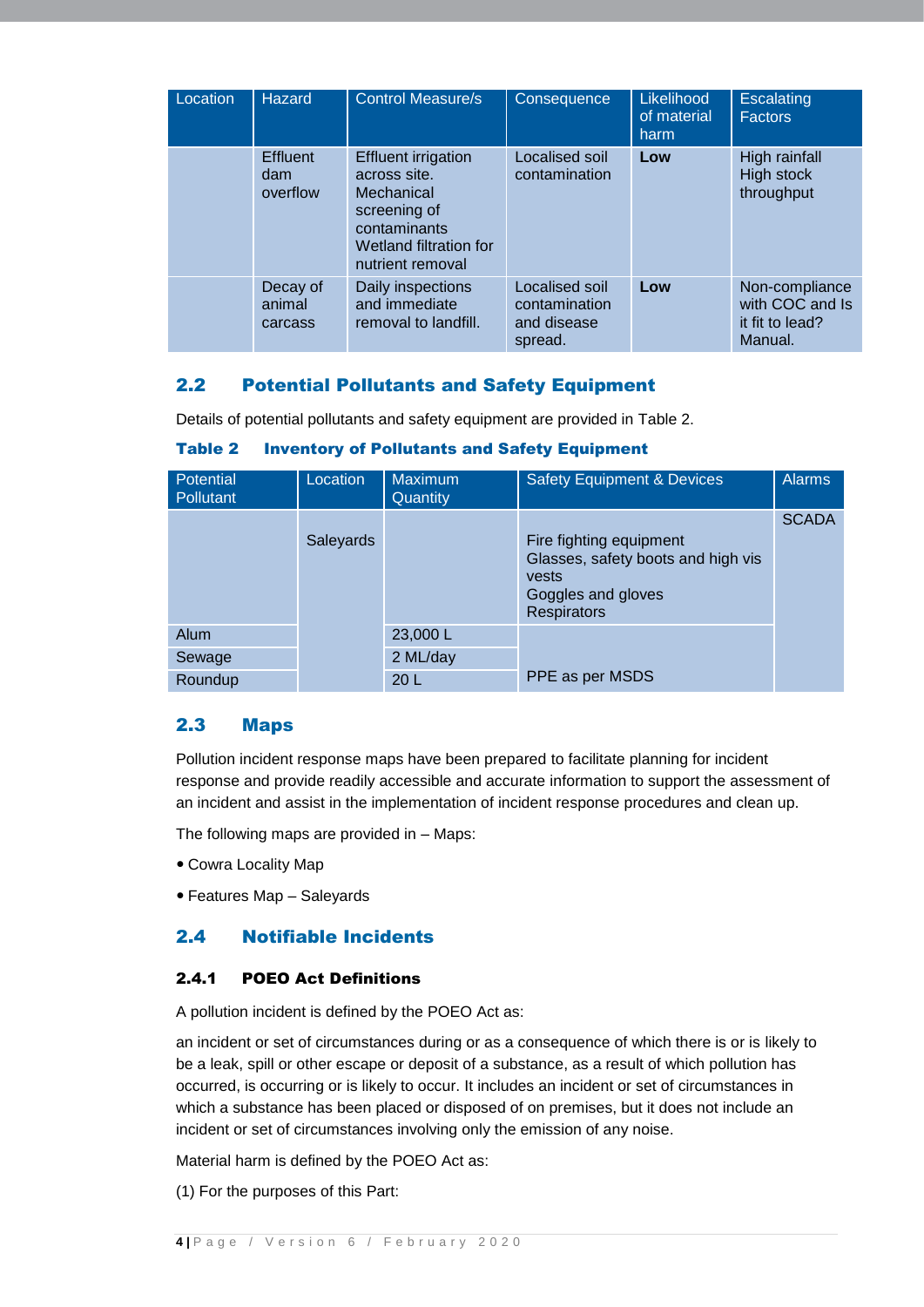(a) harm to the environment is material if:

(i) it involves actual or potential harm to the health or safety of human beings or to ecosystems that is not trivial, or

(ii) it results in actual or potential loss or property damage of an amount, or amounts in aggregate, exceeding \$10,000 (or such other amount as is prescribed by the regulations), and

(b) loss includes the reasonable costs and expenses that would be incurred in taking all reasonable and practicable measures to prevent, mitigate or make good harm to the environment.

(2) For the purposes of this Part, it does not matter that harm to the environment is caused only in the premises where the pollution incident occurs.

## 3. Incident Response

#### 3.1 Immediate Notification Incident

#### 3.1.1 Incident Response and Notification

As per the definition of an immediate notification incident in section 2.4.1 and resulting from the risk assessment in Table 3 , Council have identified the following incident related to their, saleyard operations that requires immediate notification:

Council's procedures for responding to an immediate notification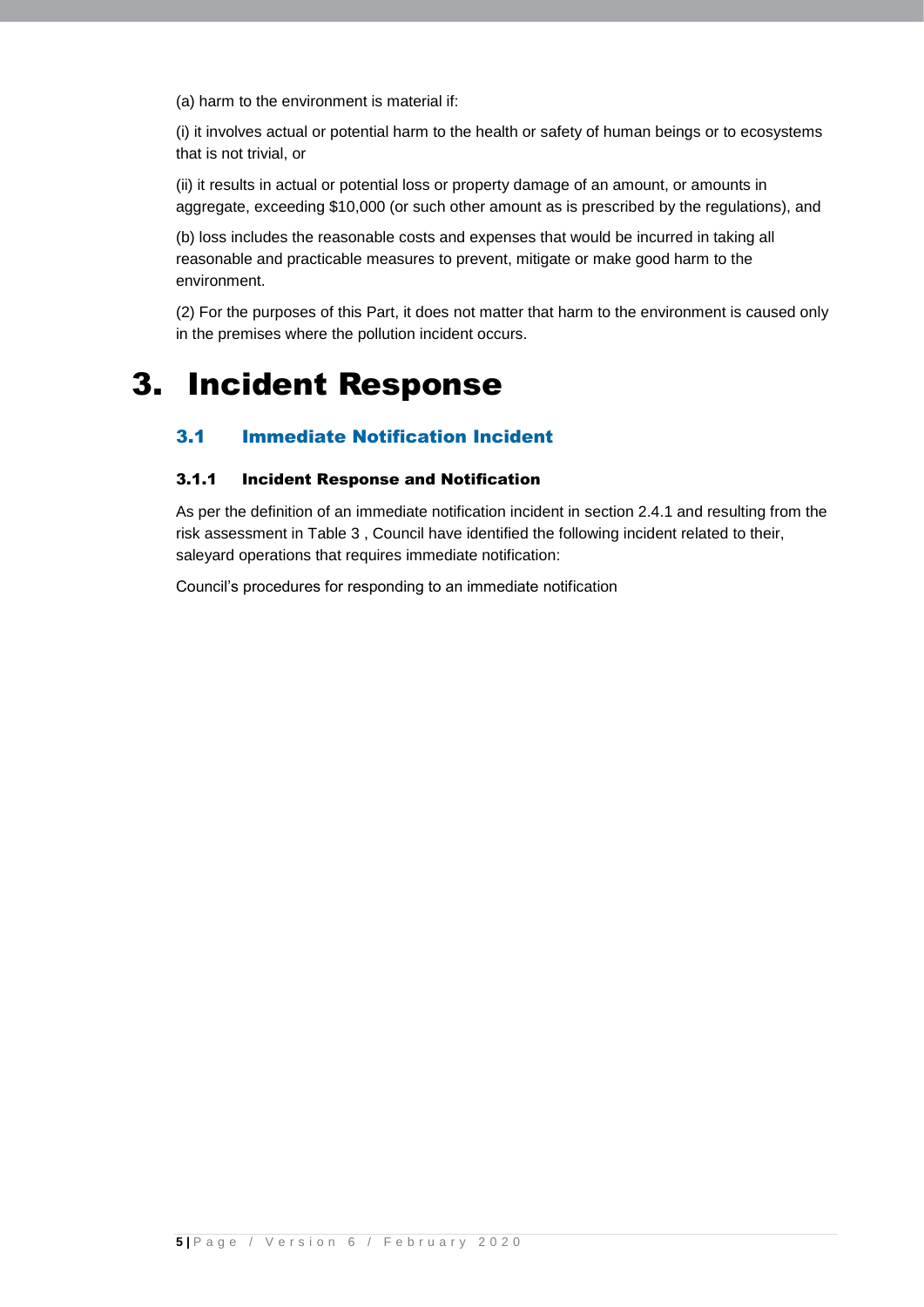Table 3 Incident Contact Details – Council – Saleyards

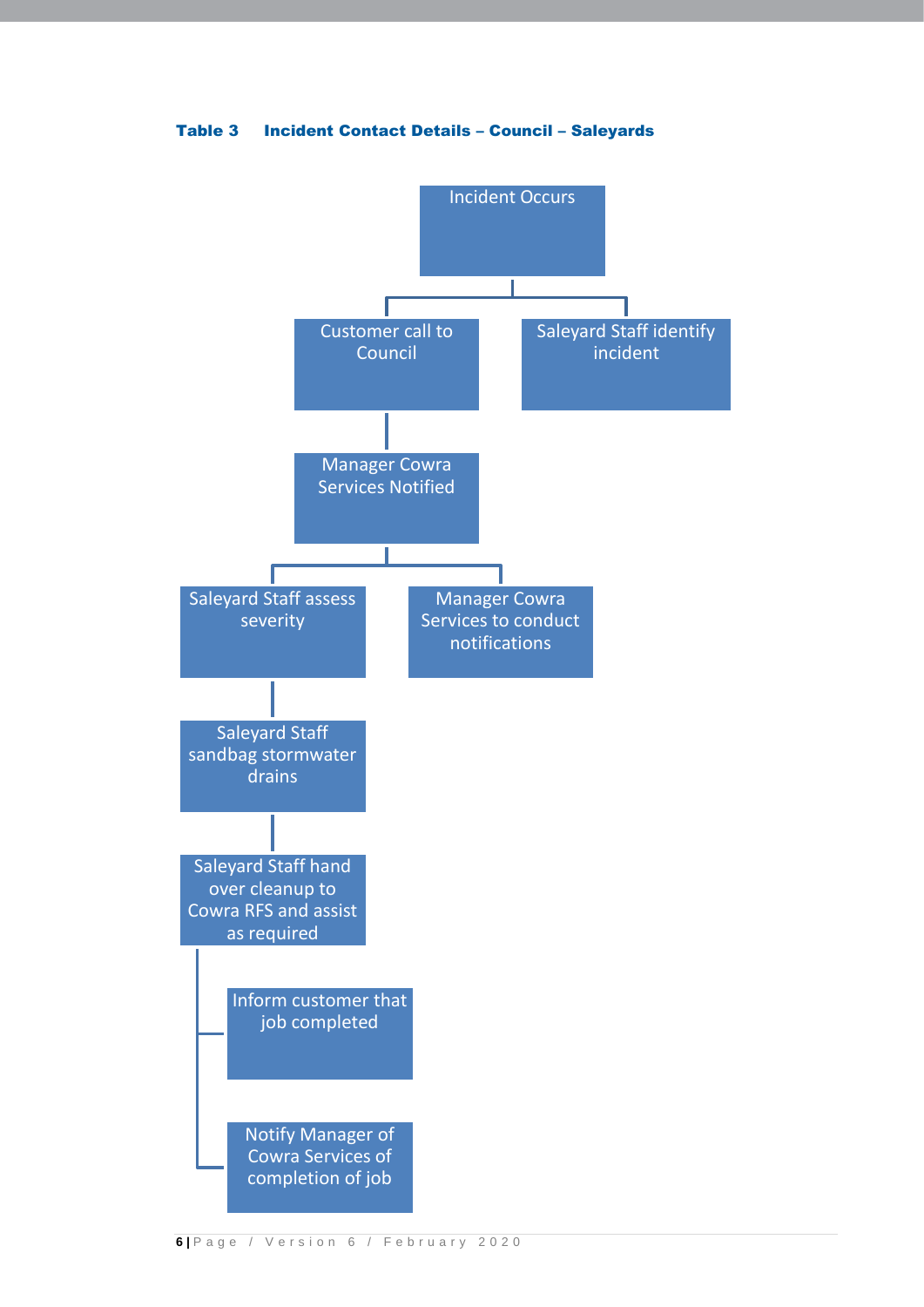#### Table 3 Incident Contact Details – Council – Saleyards

| <b>Name</b>                 | <b>Role</b>                                 | <b>Contact Number</b> |  |  |  |  |
|-----------------------------|---------------------------------------------|-----------------------|--|--|--|--|
| Philippa Childs             | Manager - Cowra Services                    | 6340 2054             |  |  |  |  |
|                             |                                             | 0417104586            |  |  |  |  |
| <b>Bob Bowd</b>             | <b>Saleyard Supervisor</b>                  | 6342 2654             |  |  |  |  |
|                             |                                             | 0427 212 673          |  |  |  |  |
| <b>Paul Devery</b>          | <b>General Manager</b>                      | 6340 2013             |  |  |  |  |
| Council                     |                                             | 6340 2000             |  |  |  |  |
| Emergency<br>contact number |                                             | 0419 219 231          |  |  |  |  |
| After hours                 |                                             |                       |  |  |  |  |
| emergency                   |                                             |                       |  |  |  |  |
| contact                     |                                             |                       |  |  |  |  |
|                             | <b>Enquires and Complaints</b><br>6340 2000 |                       |  |  |  |  |

#### Table 4 Incident Contact Details – External

| Organisation                                                                                      | <b>Contact Number</b>       |
|---------------------------------------------------------------------------------------------------|-----------------------------|
| <b>Emergency Services</b>                                                                         | 000                         |
| <b>EPA</b><br><b>Bathurst Regional Office</b>                                                     | 131 555<br>6332 1838        |
| <b>NSW Public Health Unit</b><br>On Call Public Health Officer<br><b>Bathurst Regional Office</b> | 0428 400 526<br>02 63305880 |
| Safework NSW                                                                                      | 13 10 50                    |
| Fire & Rescue NSW                                                                                 | 1300 729 579                |
| Cowra Fire Station                                                                                | 6341 1624                   |
| <b>Cowra Rural Fire Service</b>                                                                   | 6363 6666                   |

#### 3.1.2 Responsibilities

In the event of an immediate notification incident responsibilities for incident management are as follows:

- On Call Saleyards Supervisor is responsible for actioning response to the incident.
- Manager Cowra Services is responsible for notifying external authorities, potentially affected community and ensuring adequate resources are available for incident response.
- General Manager is responsible for liaising with the media.

The Manager- Cowra Services shall determine the most appropriate means of contacting potentially affected community including:

- Door knocking
- Letterbox drops
- Phone
- Local media
- Signage.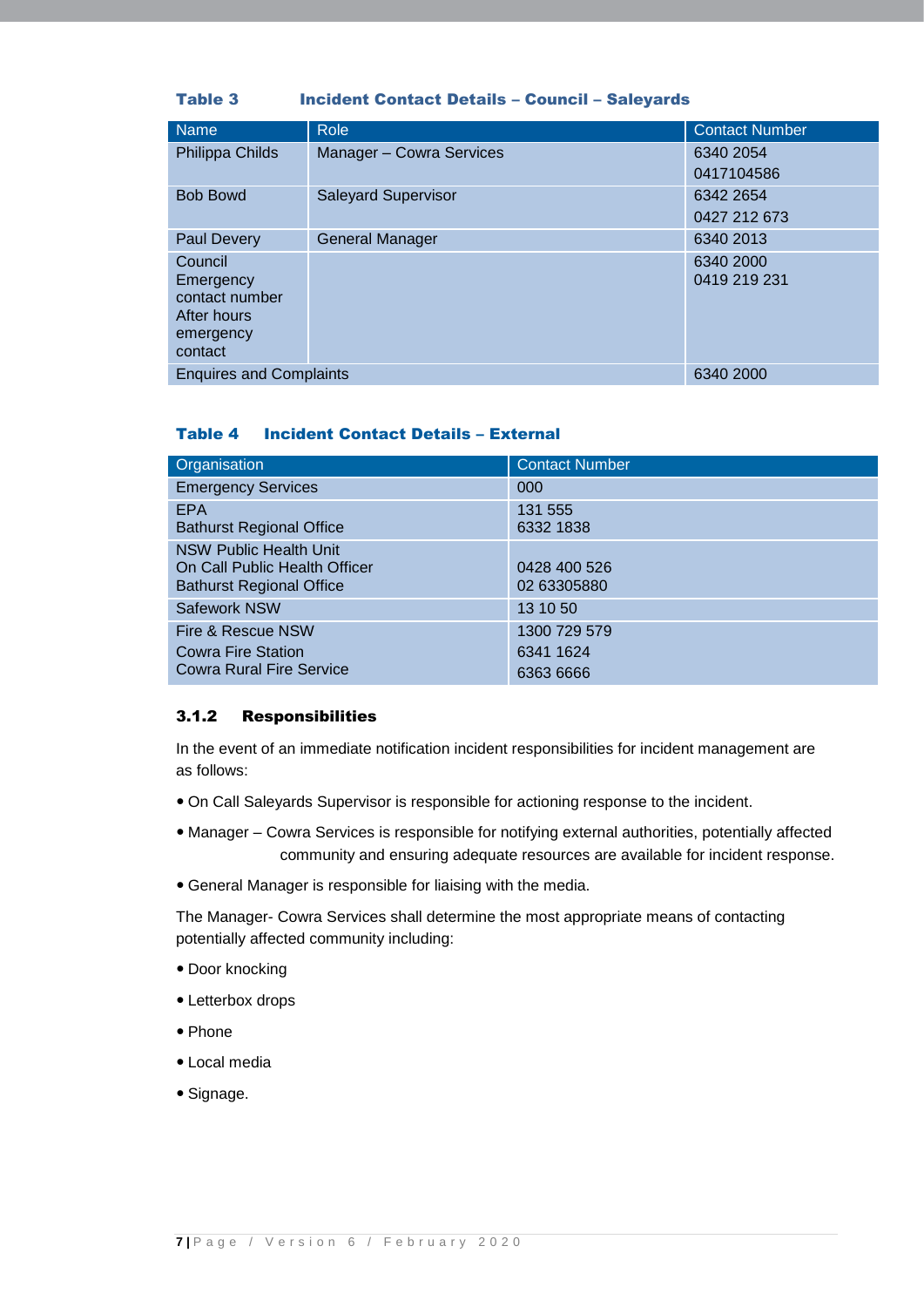Information provided to the community would depend on the incident but could include:

- Description of the incident
- Status of incident
- Response actions
- Actions to minimise harm
- Likely duration.

As per the EPLs, the licensee must provide written details of the notification to the EPA within seven days of the date on which the incident occurred.

## 4. Training & Review

#### 4.1 Training

Personnel involved in saleyard operations undertake a range of training to assist in the response to potential incidents and to test the adequacy of incident response procedures and plans. Details of the training and testing of the PIRMP is provided in Table 5.

#### Table 5 Incident Response Training

| <b>Type of Training</b>   | Personnel Involved                                  | Frequency                          | <b>Records</b>                   |
|---------------------------|-----------------------------------------------------|------------------------------------|----------------------------------|
| Water quality<br>analysis | Saleyards Operators /<br><b>Compliance Officer</b>  | On-the-job                         | <b>Human</b><br><b>Resources</b> |
| <b>Toolbox meetings</b>   | Site staff                                          | Weekly                             | Records / Diary                  |
| Overflow clean up         | All staff                                           | On-the-job                         | <b>Nil</b>                       |
| Site induction            | New staff                                           | Once                               | <b>Records</b><br>Department     |
| Emergency<br>simulation   | All staff                                           | Annual                             | <b>Minutes</b>                   |
| Incident debrief          | Personnel involved in incident<br>Independent chair | Within one month of an<br>incident | <b>Minutes</b>                   |
|                           |                                                     |                                    |                                  |

#### 4.2 PIRMP Review

The PIRMP will be reviewed when there is a material change to operations including but not limited to:

- Modification of EPL 11336
- Changes in standard operating procedures referred to in this PIRMP
- Change in legislative requirements
- Recommendations arising from an incident debrief, emergency drill or emergency simulation exercise.

The responsibility for reviewing the PIRMP is the Manager - Cowra Services.

An update of the PIRMP would trigger all staff to undergo refresher training as part of the team toolbox meetings as per Table 5.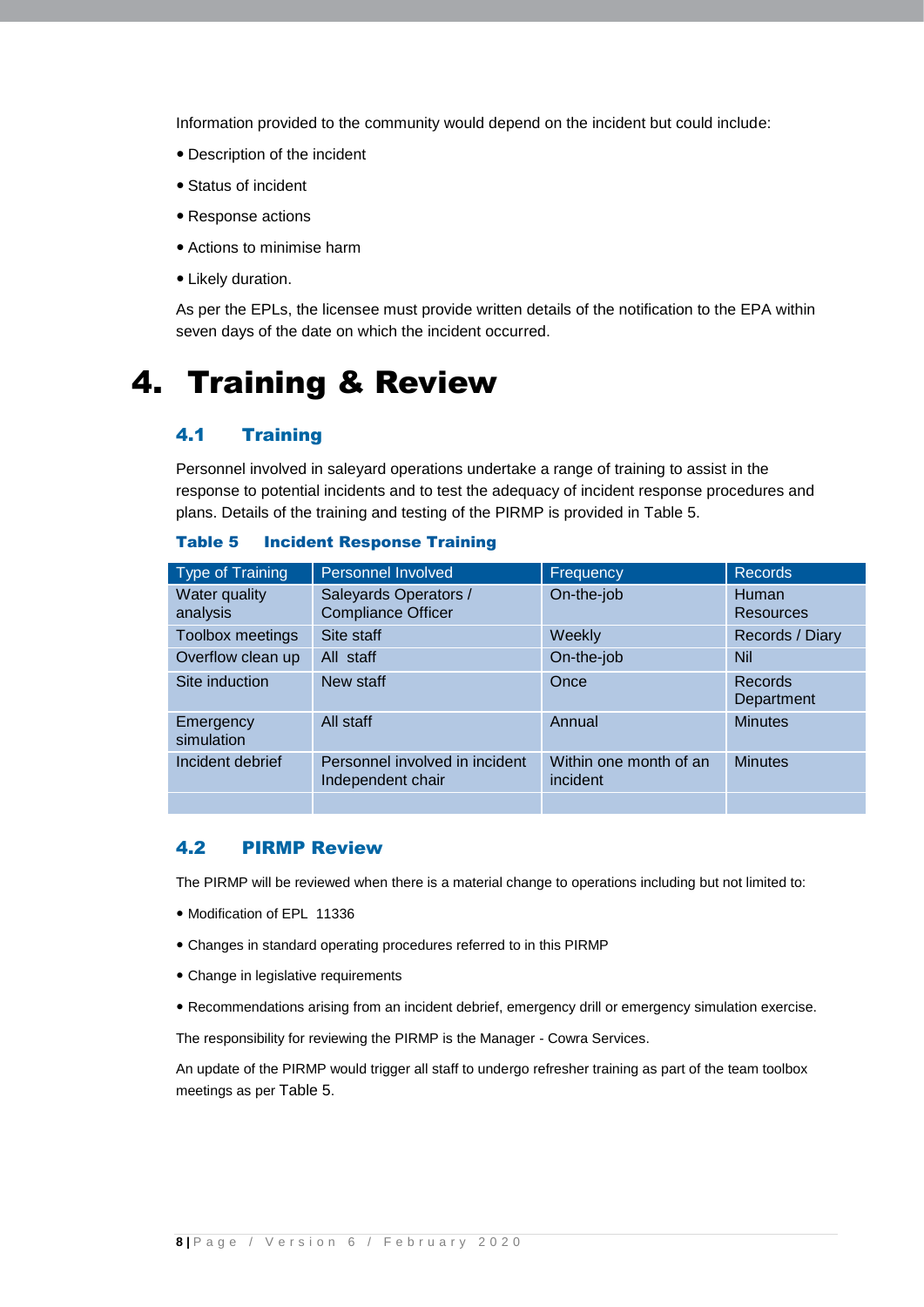Appendices

Report for Cowra Shire Council - Pollution Incident Response Management Plan, 21/21831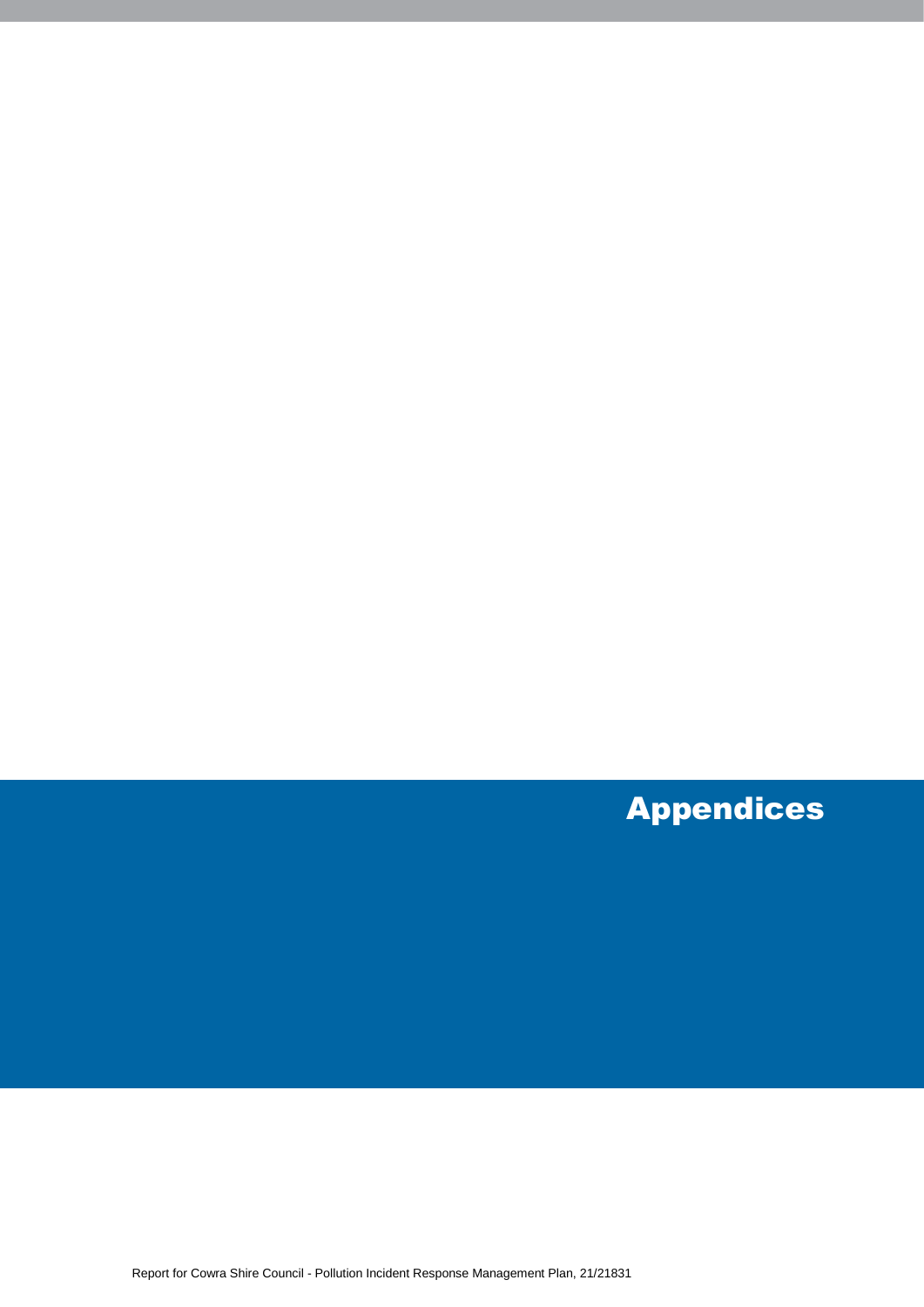## **Appendix A** - Maps

## Appendix A: Map Overview of Site Plans

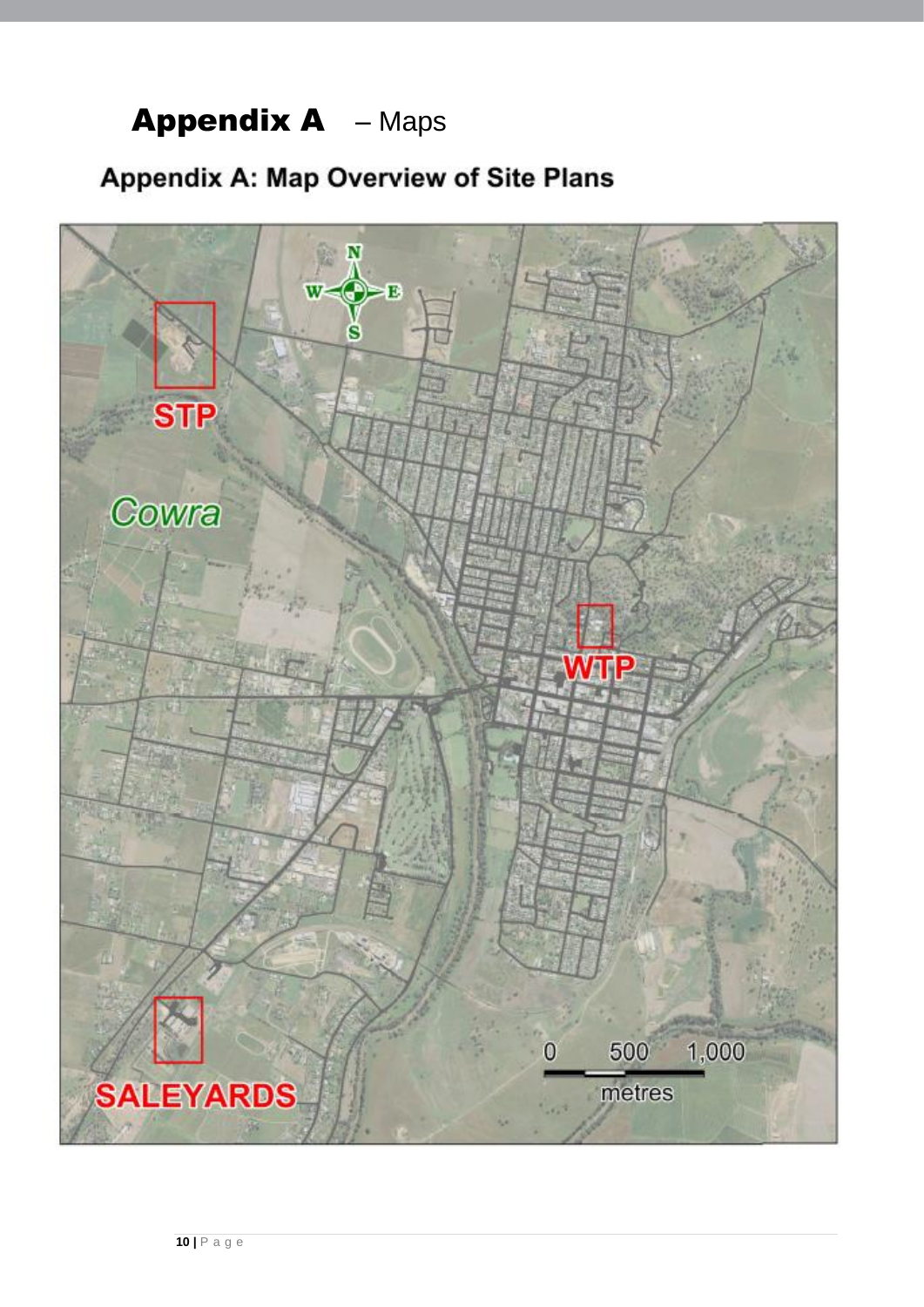## Appendix B: Map 2 - Cowra Saleyards Site Plan

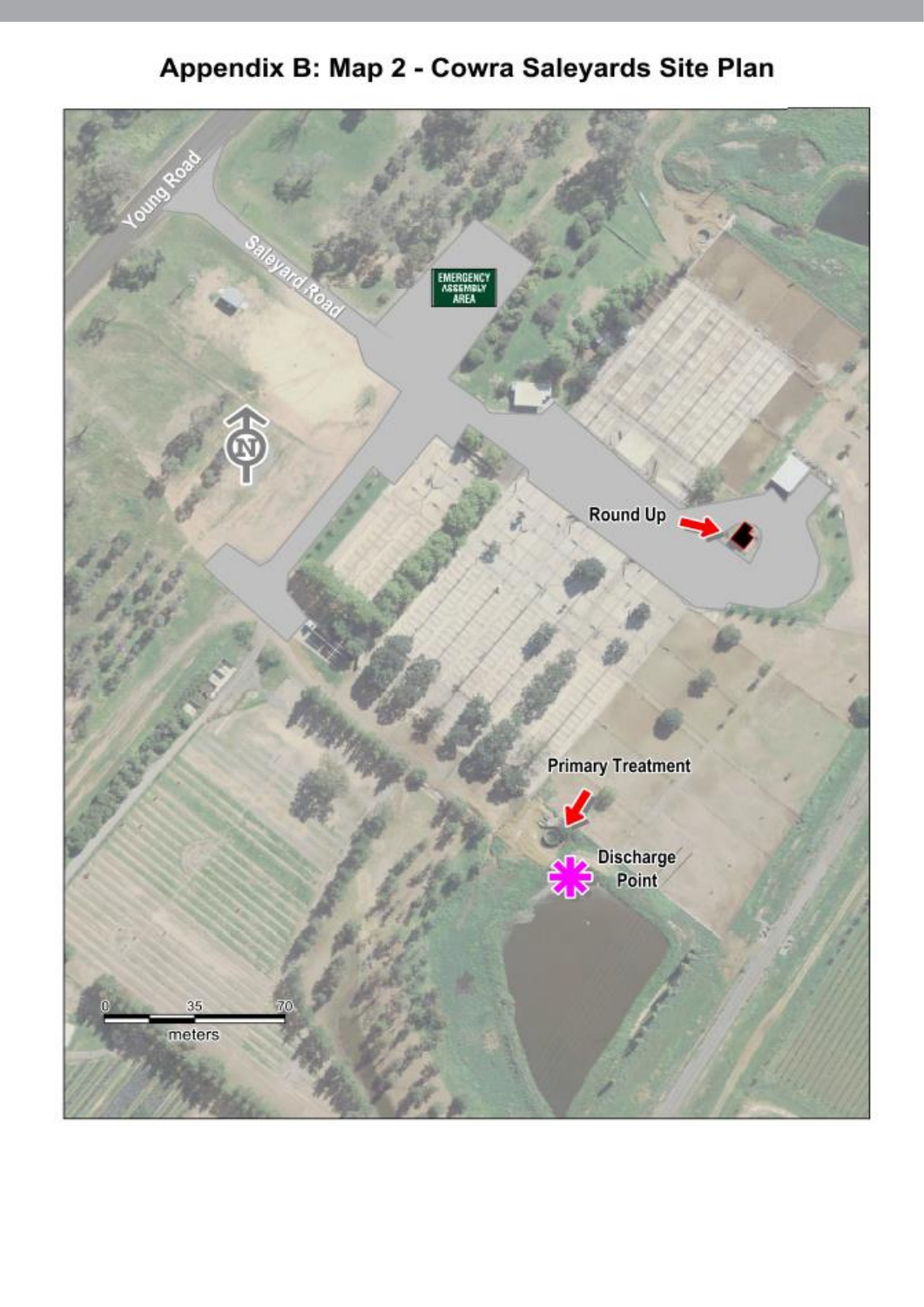

**Pollution Incident Management Plan**

**Cowra Saleyards EPL 11336 WWW.cowra.nsw.gov.au** 

#### **PIRMP / POLLUTION INCIDENT REPORTING FORM / TEST**

| INCIDENT NO: (Test No)                                                                | TIME: | DURATION OF INCIDENT:   |
|---------------------------------------------------------------------------------------|-------|-------------------------|
| <b>NATURE OF INCIDENT:</b>                                                            |       |                         |
|                                                                                       |       |                         |
|                                                                                       |       |                         |
| WIND DIRECTION & SPEED:                                                               |       |                         |
| <b>RAINFALL SINCE 9AM:</b>                                                            |       |                         |
| THE LOCATION OF THE PLACE WHERE POLLUTIONIS OCCURRING OR IS LIKELY TO OCCUR:          |       |                         |
|                                                                                       |       |                         |
|                                                                                       |       |                         |
|                                                                                       |       |                         |
|                                                                                       |       |                         |
|                                                                                       |       |                         |
| THE NATURE, THE ESTIMATED QUANTITY OR VOLUME AND THE CONCENTRATION OF ANY POLLUTANTS  |       |                         |
|                                                                                       |       |                         |
|                                                                                       |       |                         |
|                                                                                       |       |                         |
|                                                                                       |       |                         |
| THE CIRCUMSTANCES IN WHICH THE INCIDENT OCCURRED, INCLUDING THE CAUSE OF THE INCIDENT |       |                         |
| (IF KNOWN):                                                                           |       |                         |
|                                                                                       |       |                         |
|                                                                                       |       |                         |
|                                                                                       |       |                         |
|                                                                                       |       |                         |
|                                                                                       |       |                         |
| THE CORRECTIVE ACTION TAKEN OR PROPOSED TO BE TAKEN TO DEAL WITH THE INCIDENT AND ANY |       |                         |
| RESULTING POLLUTION OR THREATENED POLLUTION (IF KNOWN):                               |       |                         |
|                                                                                       |       |                         |
| $\blacksquare$                                                                        |       |                         |
|                                                                                       |       |                         |
|                                                                                       |       |                         |
| HAS ENVIRONMENT PROTECTION AUTHORITY (EPA) BEEN NOTIFIED?                             |       | YES / NO                |
| HAS NSW MINISTRY OF HEALTH (VIA PUBLIC HEALTH UNITS) BEEN NOTIFIED?                   |       | YES /<br><b>NO</b>      |
| HAS LOCAL FIRE AND RESCUE NSW BEEN NOTIFIED?                                          |       | YES / NO                |
| HAS EPA DIRECTED COUNCIL TO NOTIFY NEIGHBOURS?                                        |       | <b>YES</b><br><b>NO</b> |
| IF NOT, HAS COUNCIL VOLUNTARILY NOTIFIED NEIGHBOURS?                                  |       | <b>YES</b><br>/ NO      |
|                                                                                       |       |                         |
|                                                                                       |       |                         |
| Position:                                                                             |       |                         |
|                                                                                       |       |                         |
| Signature:                                                                            |       | Date:                   |
|                                                                                       |       |                         |
| Position:                                                                             |       |                         |
|                                                                                       |       |                         |
|                                                                                       |       |                         |
| Signature:                                                                            |       | Date:                   |

Cowra Shire Council Private Bag 342 Cowra NSW 2794 Phone: 02 6340 2000 Fax: 02 6340 2011 [council@cowra.nsw.gov.au](mailto:council@cowra.nsw.gov.au)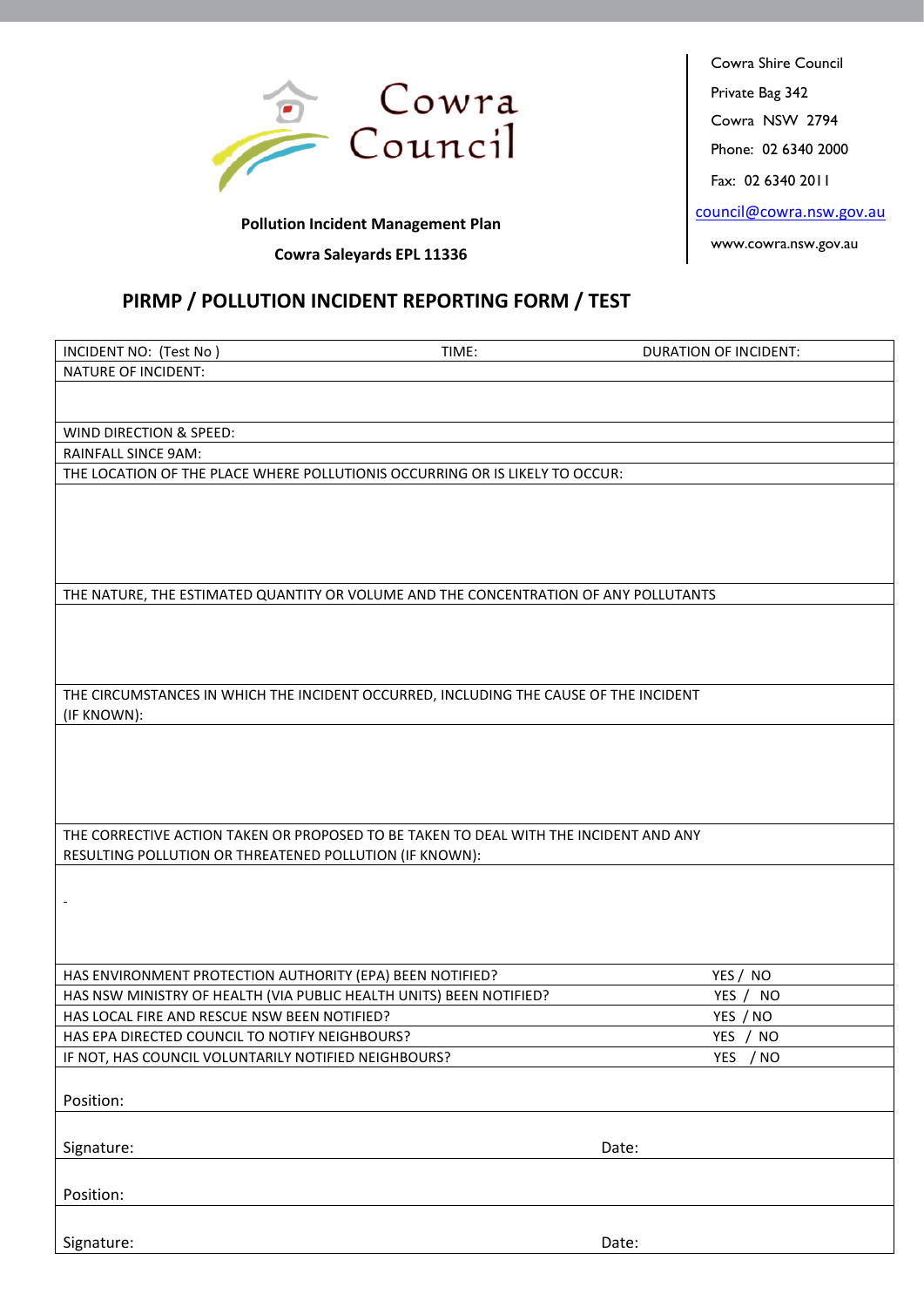

### **PIRMP TESTING & UPDATE REGISTER**

| DATE:      | <b>Routine Testing</b> | <b>Routine Update</b> | Post Incident up-<br>dates | <b>Copies Distributed</b><br>Y/N |
|------------|------------------------|-----------------------|----------------------------|----------------------------------|
| 22/03/2016 | Test - 2015            |                       |                            | Υ                                |
| 24/03/2016 | Test - 2016            |                       |                            | у                                |
| 27/05/2016 |                        | Update 2016           |                            | y                                |
| 03/08/2017 | Test - 2017            |                       |                            |                                  |
| 20/10/2017 |                        | Update 2017           |                            | Υ                                |
| 12/7/2018  | $Test - 2018$          |                       |                            |                                  |
| 26/7/2018  |                        | Update 2018           |                            | Υ                                |
| 5/2/2020   | <b>Test 2020</b>       | Updated 2020          |                            | Υ                                |
| 9/2/2022   | <b>Test 2022</b>       | Update 2022           |                            | Y                                |
|            |                        |                       |                            |                                  |
|            |                        |                       |                            |                                  |
|            |                        |                       |                            |                                  |
|            |                        |                       |                            |                                  |
|            |                        |                       |                            |                                  |
|            |                        |                       |                            |                                  |
|            |                        |                       |                            |                                  |
|            |                        |                       |                            |                                  |
|            |                        |                       |                            |                                  |
|            |                        |                       |                            |                                  |
|            |                        |                       |                            |                                  |
|            |                        |                       |                            |                                  |
|            |                        |                       |                            |                                  |
|            |                        |                       |                            |                                  |
|            |                        |                       |                            |                                  |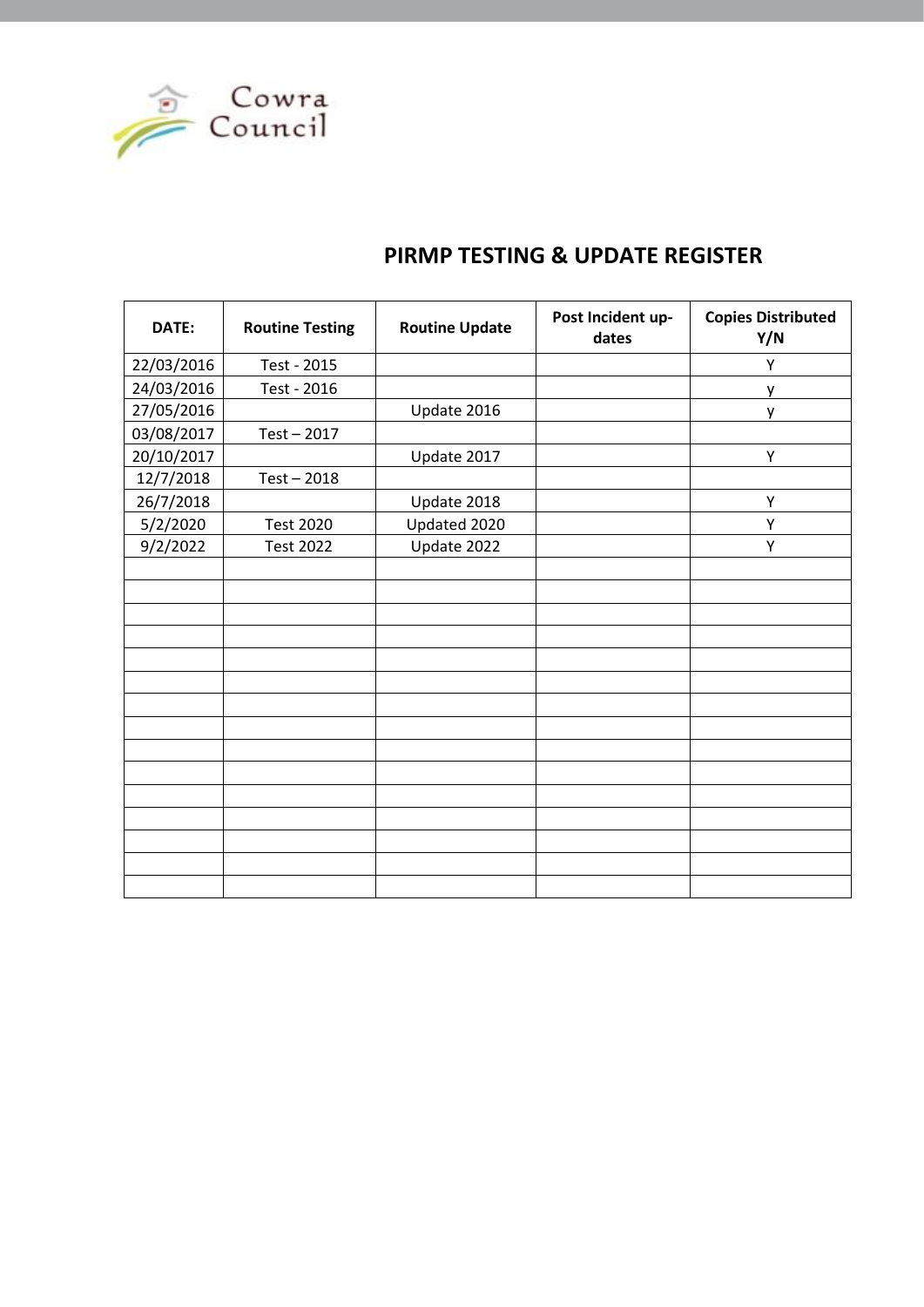#### **Document Status**

| Rev                     | Author                                                             | Reviewer<br>Approved for Issue                                                     |           |                                     |           |            |
|-------------------------|--------------------------------------------------------------------|------------------------------------------------------------------------------------|-----------|-------------------------------------|-----------|------------|
| No.                     |                                                                    | Name                                                                               | Signature | Name                                | Signature | Date       |
| 0                       | <b>GEOLYSE</b>                                                     | Orange                                                                             |           |                                     |           | 01/03/2012 |
| $\mathbf{I}$            | S.Hayes<br>adapted<br>from<br>2012<br><b>PIRMP</b>                 | S.Hayes<br>Technical<br>Officer<br>Compliance                                      |           | <b>Robert Bowd</b><br>Chris Cannard |           | 22/11/2016 |
| $\overline{2}$          | S.Hayes<br>adapted<br>from<br>2016<br><b>PIRMP</b>                 | S.Hayes<br>Technical<br>Officer<br>Compliance                                      |           | <b>Robert Bowd</b><br>Chris Cannard |           | 14/12/2016 |
| $\overline{3}$          | S.Hayes<br>adapted<br>from<br>2016<br><b>PIRMP</b>                 | S.Hayes<br>Technical<br>Officer<br>Compliance                                      |           | <b>Robert Bowd</b><br>Chris Cannard |           | 3/10/2017  |
| $\overline{\mathbf{4}}$ | S.Hayes<br>adapted<br>from<br>2016<br><b>PIRMP</b>                 | S.Hayes<br>Technical<br>Officer<br>Compliance                                      |           | <b>Robert Bowd</b><br>Chris Cannard |           | 26/07/2018 |
| 5                       | Robert<br><b>Bowden</b><br>Adapted<br>from<br>2018<br><b>PIRMP</b> | Robert Bowd<br>Supervisor<br>-Saleyards                                            |           | <b>Robert Bowd</b><br>Chris Cannard |           | 04/02/2020 |
| 6                       | Childs<br>P<br>Adopted<br>from<br>2021<br><b>PIRMP</b>             | Philippa<br><b>Childs</b><br>Manager<br>$\blacksquare$<br>Cowra<br><b>Services</b> |           | <b>Robert Bowd</b>                  |           | 09/02/2022 |

#### **DOCUMENT CONTROL SUMMARY**

| Version I | August 2012      | <b>Initial Document</b>     |
|-----------|------------------|-----------------------------|
| Version 2 | November 2016    | Mods from Incident          |
| Version 3 | December 2016    | Mods / Update from Incident |
| Version 4 | October 2017     | Updated                     |
| Version 5 | <b>July 2018</b> | Updated                     |
| Version 6 | February 2020    | Updated                     |
| Version 7 | January 2021     | Updated                     |
| Version 8 | February 2022    | Updated                     |

#### **DESKTOP EXERCISE TEST SUMMARY**

| Version   | August 2012  | Initial Document      |
|-----------|--------------|-----------------------|
| Version 2 | 15 July 2015 | <b>Test Completed</b> |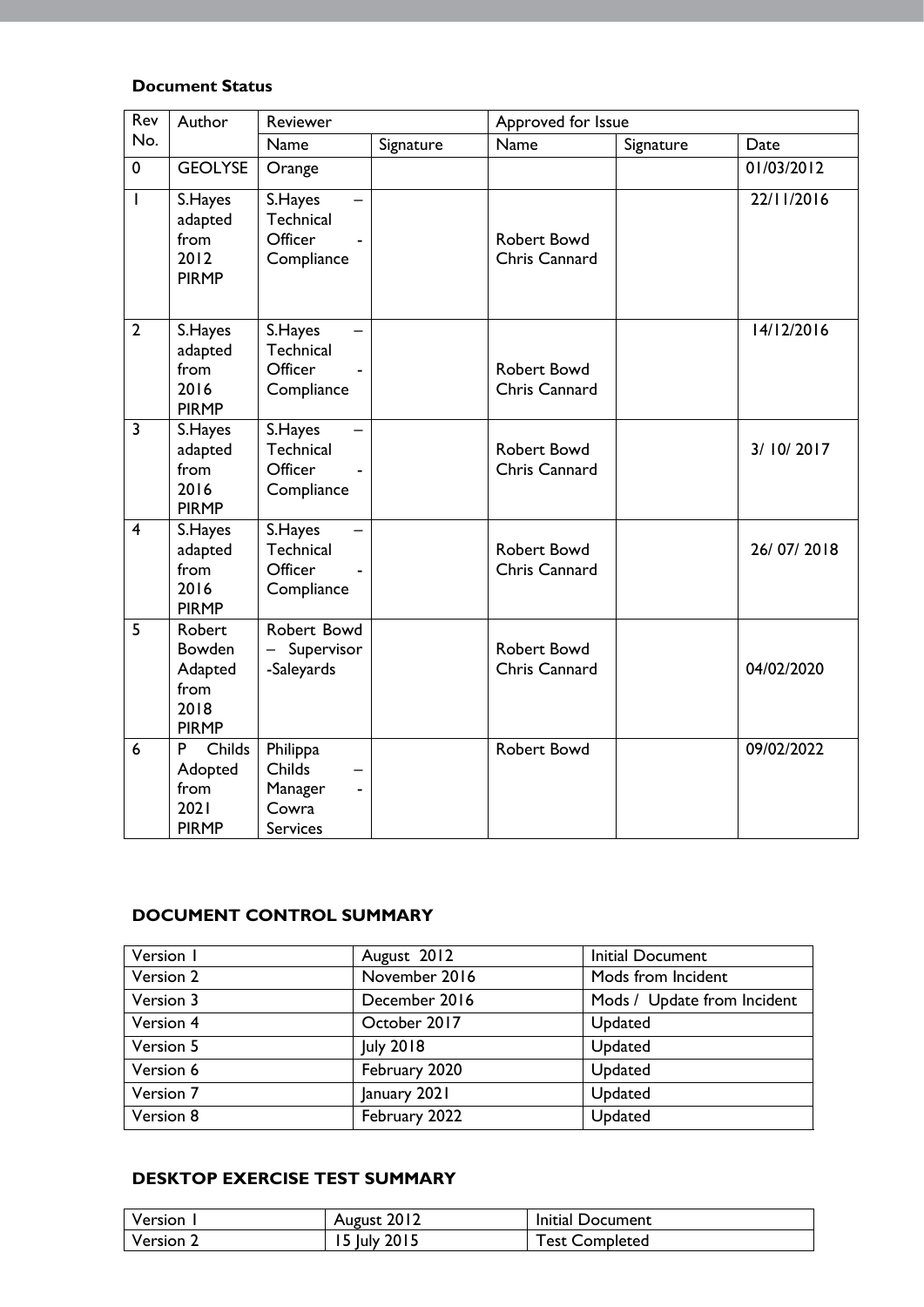| Version 3 | 6 December 2016 | <b>Test Completed</b> |  |
|-----------|-----------------|-----------------------|--|
| Version 4 | 3 October 2017  | <b>Test Completed</b> |  |
| Version 5 | 12 July 2018    | <b>Test Completed</b> |  |
| Version 6 | 4 February 2019 | <b>Test Completed</b> |  |
| Version 7 | January 2021    | <b>Test Completed</b> |  |
| Version 8 | February 2022   | <b>Test Completed</b> |  |



## **Pollution Incident Classification, Risk Assessment and Contributing Factors**

| <b>Description of Pollution Incident</b>                                                                                                        | Likelihood | Impact     | <b>Contributing Factors</b>                                                                                                                                                                                               |
|-------------------------------------------------------------------------------------------------------------------------------------------------|------------|------------|---------------------------------------------------------------------------------------------------------------------------------------------------------------------------------------------------------------------------|
| Identifying non-domestic quantities (more than<br>200 millimetres per tonne or 200 grams per<br>tonne) of hazardous substances among waste      | Medium     | <b>Low</b> | Human errors made during waste<br>screening                                                                                                                                                                               |
| Surface or subsurface fires at active landfill.<br>public receival areas & recycling facility                                                   | Medium     | Medium     | High winds, dry weather, prolonged<br>high temps and low humidity. Human<br>errors made during waste screening,<br>poor maintenance of plant and<br>equipment, spontaneous combustion,<br>hot embers in waste deliveries. |
| Surface or subsurface fires at maintenance<br>and inactive areas                                                                                | Low        | High       | High winds, dry weather, prolonged<br>hiah<br>low humidity<br>temps.<br>and<br>spontaneous combustion.                                                                                                                    |
| Mixing of leachate and stormwater or waste<br>and stormwater                                                                                    | Low        | Medium     | Prolonged periods of heavy rain, &<br>lack of surface water pond and site<br>maintenance                                                                                                                                  |
| Identification of any failure of an environmental<br>protection system                                                                          | Low        | Low        | Prolonged periods of heavy rain.                                                                                                                                                                                          |
| Identification of a significant difference in<br>groundwater indicator parameters                                                               | Low        | Low        | Prolonged periods of heavy rain                                                                                                                                                                                           |
| Detection of subsurface gas, surface gas<br>and/or accumulated gas in buildings at greater<br>than 1.25 per cent methane (volume for<br>volume) | Low        | Low        | On-site buildings which have not been<br>designed to prevent accumulation of<br>methane gas                                                                                                                               |
| Acts of vandalism or target of terrorist activity                                                                                               | Low        | Medium     | Increased risk during hours of closure                                                                                                                                                                                    |
| Any other incident or observation that could<br>potentially pose an immediate environmental<br>hazard outside normal operating conditions       | Low        | <b>Low</b> | n/a                                                                                                                                                                                                                       |